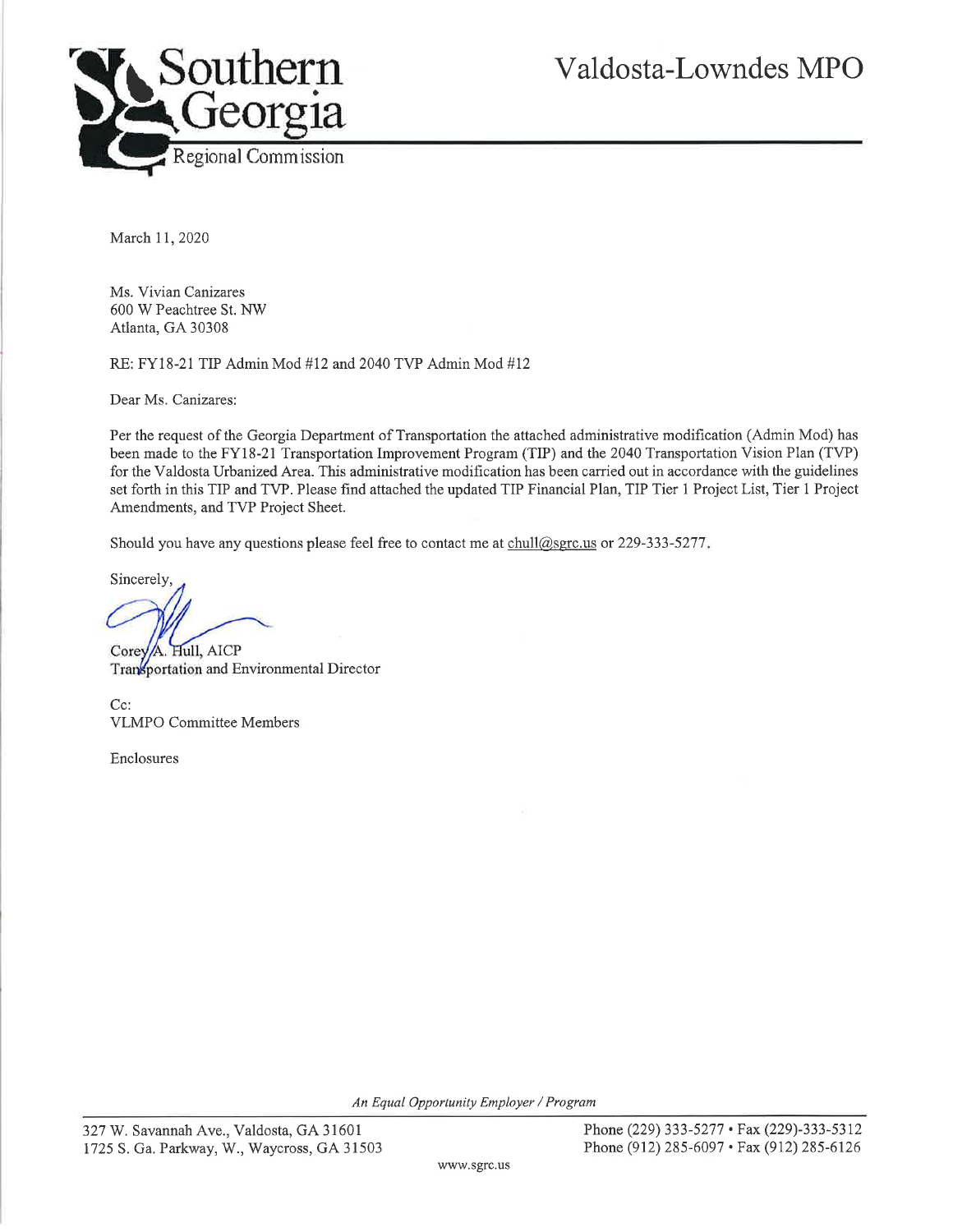|            |                                                                                                                                                                                                |      |             |                  |            |      |            | FY2018-2021 Transportation Improvement Program                                          |               |                      |                                 |                          |                         |                      |
|------------|------------------------------------------------------------------------------------------------------------------------------------------------------------------------------------------------|------|-------------|------------------|------------|------|------------|-----------------------------------------------------------------------------------------|---------------|----------------------|---------------------------------|--------------------------|-------------------------|----------------------|
|            |                                                                                                                                                                                                |      |             |                  |            |      |            | Valdosta-Lowndes Metropolitan Planning Organization -- Valdosta, Georgia Urbanized Area |               |                      |                                 |                          |                         |                      |
|            | Tier I Projects FY2018-2021 - Anticipated Expenditures by Fiscal Year and Source<br>PI#<br><b>VLMPO#</b><br><b>Fund Code</b><br>Year<br><b>Phase Description</b><br>State \$<br>$\textsf{Fed}$ |      |             |                  |            |      |            |                                                                                         |               |                      |                                 |                          |                         |                      |
|            |                                                                                                                                                                                                |      | Sponsor     | <b>Fund Type</b> |            |      |            |                                                                                         | Type of Work  |                      |                                 | Local $$$                | Total Phase \$          | <b>Total Project</b> |
| Current    | 0010297                                                                                                                                                                                        | G016 | GDOT        | <b>NHPP</b>      | Z001       | 2020 | <b>CST</b> | I-75 @ SR 31 - Phase II<br>- TIA (Exit 11)                                              | Interchange   | \$4,990,820.07       | $$1,247,705.02$ $$$             |                          | $6,238,525.09$ \$<br>\$ | 44,185,543.02        |
| <b>New</b> | 0010297                                                                                                                                                                                        | G016 | <b>GDOT</b> | <b>NHPP</b>      | Z001       | 2021 | <b>CST</b> | I-75 @ SR 31 - Phase II<br>- TIA (Exit 11)                                              | Interchange   | \$5,090,636.47       | $$1,272,659.12$ $$$             |                          | Ś.<br>6,363,295.59      | 43,556,611.04        |
| Current    | 0010297                                                                                                                                                                                        | G016 | GDOT        | <b>NHPP</b>      | Z001       | 2020 | UTL        | I-75 @ SR 31 - Phase II<br>- TIA (Exit 11)                                              | Interchange   | Ś.<br>723,785.47     | 180,946.37   \$<br>Ŝ.           |                          | . \$<br>$904,731.84$ \$ | 44,185,543.02        |
| <b>New</b> | 0010297                                                                                                                                                                                        | G016 | <b>GDOT</b> | <b>NHPP</b>      | Z001       | 2021 | <b>UTL</b> | I-75 @ SR 31 - Phase II<br>- TIA (Exit 11)                                              | Interchange   | 120,823.49           | $30,205.87$   \$                | $\blacksquare$           | 151,029.36<br>-\$       | 43,556,611.04        |
| Current    | 0010297                                                                                                                                                                                        | G016 | <b>GDOT</b> | <b>GDOT</b>      | <b>TIA</b> | 2020 | <b>CST</b> | I-75 @ SR 31 - Phase II<br>- TIA (Exit 11)                                              | Interchange   | \$<br>$\blacksquare$ |                                 | \$19,445,000.00          | $$19,445,000.00$ $$$    | 44,185,543.02        |
| <b>New</b> | 0010297                                                                                                                                                                                        | G016 | <b>GDOT</b> | <b>GDOT</b>      | <b>TIA</b> | 2021 | <b>CST</b> | I-75 @ SR 31 - Phase II <br>- TIA (Exit 11)                                             | Interchange   | \$                   |                                 | \$19,445,000.00          | \$19,445,000.00         | 43,556,611.04        |
| Current    | 0015614                                                                                                                                                                                        | L022 | GDOT        | <b>STBG</b>      | Z233       | 2020 | <b>ROW</b> | CR 136/Old Quitman<br>Rd @ CSX #637487Y<br>6mi W of Valdosta                            | <b>Bridge</b> | \$<br>100,000.00     | $25,000.00$ $\frac{1}{5}$<br>S. | $\overline{\phantom{a}}$ | -\$<br>$125,000.00$ \$  | 2,150,000.00         |
| <b>New</b> | 0015614                                                                                                                                                                                        | L022 | <b>GDOT</b> | <b>STBG</b>      | Z233       | 2021 | <b>ROW</b> | CR 136/Old Quitman<br>Rd @ CSX #637487Y<br>6mi W of Valdosta                            | <b>Bridge</b> | Ŝ.<br>56,000.00      | $14,000.00$   \$                | $\blacksquare$           | -\$<br>$70,000.00$ \$   | 2,095,000.00         |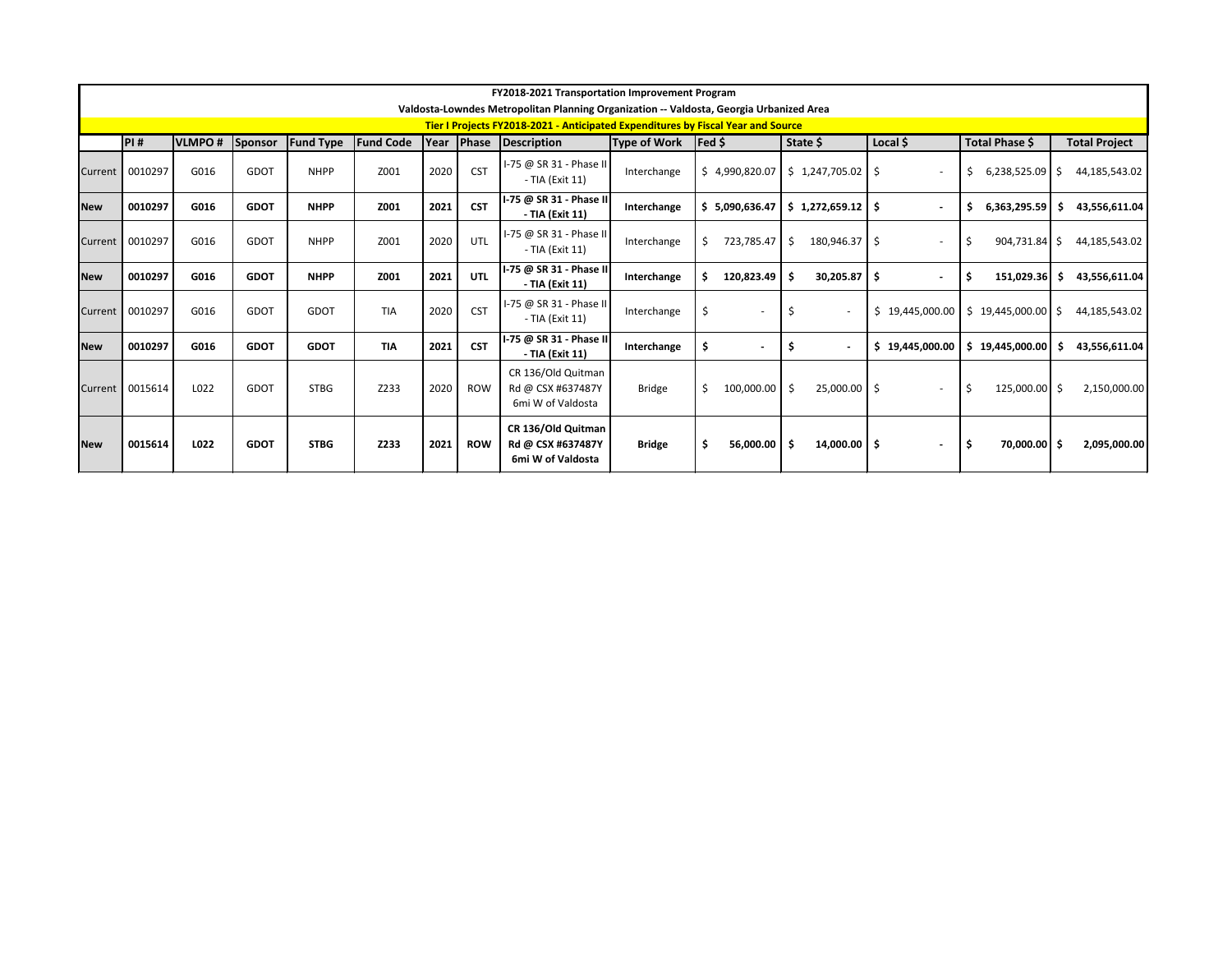| FY2018-2021 Transportation Improvement Program - VLMPO - Valdosta, GA Urbanized Area |                                       |                                                    |                                                                                                                                                                                                           |                    |                 |     |                |                          |               |                          |               |              |                 |
|--------------------------------------------------------------------------------------|---------------------------------------|----------------------------------------------------|-----------------------------------------------------------------------------------------------------------------------------------------------------------------------------------------------------------|--------------------|-----------------|-----|----------------|--------------------------|---------------|--------------------------|---------------|--------------|-----------------|
|                                                                                      |                                       |                                                    | Anticipated Revenue FY2018-2021, all amounts include Federal, State and Local Funds, unless noted otherwise                                                                                               |                    |                 |     |                |                          |               |                          |               |              |                 |
| Fund<br><u>Type</u>                                                                  | <b>Fund Code</b>                      | Tier I or Lump<br>Sum                              | <b>Description of Funds</b>                                                                                                                                                                               |                    | FY2018          |     | FY2019         |                          | <b>FY2020</b> |                          | FY2021        |              | <b>Total</b>    |
| <b>NHPP</b>                                                                          | Z001                                  | Tier 1                                             | National Hwy Sys (road)                                                                                                                                                                                   | Ś.                 | 13,515,000.00   | \$  |                | \$                       |               | \$                       | 6,514,324.95  | Ŝ.           | 20,029,324.95   |
| GDOT                                                                                 | HB170                                 | Tier 1                                             | <b>HB170 State Funds</b>                                                                                                                                                                                  | \$                 |                 | \$  |                | \$                       |               | \$                       | 3,000,000.00  |              | 3,000,000.00    |
| <b>STP</b>                                                                           | Z232                                  | Tier 1                                             | Surface Transportation under 5k pop.                                                                                                                                                                      | \$                 |                 |     | \$1,778,545.00 | \$                       | 24,642,524.87 |                          |               |              | \$26,421,069.87 |
| <b>STP</b>                                                                           | Z233                                  | Tier 1                                             | <b>Preliminary Engineering</b>                                                                                                                                                                            | \$                 | 500,000.00      | \$  |                | \$                       |               | \$                       | 70,000.00     | \$.          | 570,000.00      |
| Local                                                                                | LOC                                   | Valdosta                                           | Local                                                                                                                                                                                                     | \$                 |                 | \$  | 650,121.00     | \$                       |               | \$                       |               | Ś            | 650,121.00      |
| Local                                                                                | LOC                                   | Tier 1 Local                                       | <b>Regional TIA</b>                                                                                                                                                                                       | \$                 |                 | \$  |                | \$                       |               | \$                       | 19,445,000.00 | Ś.           | 19,445,000.00   |
| Local                                                                                | <b>LOC</b>                            | Tier 1 Local                                       | 100% Local Funded Projects                                                                                                                                                                                | $\mathsf{\dot{S}}$ |                 | Ś.  |                | $\zeta$                  | 125,000.00    | $\zeta$                  |               | Ś.           | 125,000.00      |
|                                                                                      |                                       |                                                    | <b>Total Tier I Revenue</b>                                                                                                                                                                               |                    | \$14,015,000.00 |     | \$2,428,666.00 | Ś.                       | 24,767,524.87 | Ŝ                        | 29,029,324.95 | Ś.           | 70,240,515.82   |
|                                                                                      | <b>Group: Maintenance</b>             |                                                    |                                                                                                                                                                                                           |                    |                 |     |                |                          |               |                          |               |              |                 |
| <b>NHPP</b>                                                                          | Z001                                  | Lump Sum                                           | <b>Bridge Painting (Interstate)</b>                                                                                                                                                                       | \$                 | 239,000.00      | \$  | 239,000.00     | $\ddot{\phi}$            | 239,000.00    | \$                       | 239,000.00    | Ś            | 956,000.00      |
| <b>NHPP</b>                                                                          | Z001                                  | Lump Sum                                           | National Hwy Sys (Maintenance)                                                                                                                                                                            | \$                 | 1,424,000.00    |     | \$1,424,000.00 | \$                       | 875,000.00    | \$                       | 875,000.00    | Ŝ            | 4,598,000.00    |
| <b>STP</b>                                                                           | Z240                                  | Lump Sum                                           | <b>Bridge Painting</b>                                                                                                                                                                                    | \$                 | 119,000.00      | \$  | 119,000.00     | \$                       | 119,000.00    | \$                       | 119,000.00    | \$           | 476,000.00      |
| <b>STP</b>                                                                           | Z240                                  | Lump Sum                                           | Force Account Maintenance                                                                                                                                                                                 |                    |                 |     |                |                          |               |                          |               | Ś            |                 |
| <b>STP</b>                                                                           | Z240                                  | Lump Sum                                           | Road Maintenance                                                                                                                                                                                          | \$                 | 1,273,000.00    |     | \$1,273,000.00 | \$                       | 1,074,000.00  | -\$                      | 1,074,000.00  |              | 4,694,000.00    |
|                                                                                      | <b>Group: Low Impact Bridges</b>      |                                                    |                                                                                                                                                                                                           |                    |                 |     |                |                          |               |                          |               |              |                 |
| <b>STP</b>                                                                           | Z240                                  | Lump Sum                                           | Low Impact Bridges                                                                                                                                                                                        | \$                 | 207,000.00      | \$  | 207,000.00 \$  |                          | 207,000.00    | \$                       | 207,000.00    | Ś.           | 828,000.00      |
| <b>Group: Safety</b>                                                                 |                                       |                                                    |                                                                                                                                                                                                           |                    |                 |     |                |                          |               |                          |               |              |                 |
| <b>HSIP</b>                                                                          | ZS30                                  | Lump Sum                                           | Safety                                                                                                                                                                                                    | \$                 | 756,000.00      | \$  | 796,000.00     | $\ddot{\mathsf{S}}$      | 796,000.00    | $\zeta$                  | 796,000.00    | Ś            | 3,144,000.00    |
| <b>HSIP</b>                                                                          | ZS40                                  | Lump Sum                                           | <b>RRX Hazard Elimination</b>                                                                                                                                                                             | \$                 | 40,000.00       | \$  | 40,000.00      | $\ddot{\mathsf{S}}$      | 40,000.00     | \$                       | 40,000.00     | \$           | 160,000.00      |
| <b>HSIP</b>                                                                          | ZS50                                  | Lump Sum                                           | Railroad Crossing Protection Devices                                                                                                                                                                      | \$                 | 32,000.00       | Ŝ.  | 32,000.00      | Ŝ.                       | 32,000.00     | S.                       | 32,000.00     | \$.          | 128,000.00      |
|                                                                                      | <b>Group: Preliminary Engineering</b> |                                                    |                                                                                                                                                                                                           |                    |                 |     |                |                          |               |                          |               |              |                 |
| <b>STP</b>                                                                           | Z233                                  | Lump Sum                                           | <b>Preliminary Engineering</b>                                                                                                                                                                            | \$                 |                 | \$  |                | $\boldsymbol{\zeta}$     |               | \$                       | $\sim$        | \$           |                 |
|                                                                                      |                                       |                                                    | Group: Traffic and Revenue/Design-Build/Special Studies                                                                                                                                                   |                    |                 |     |                |                          |               |                          |               |              |                 |
| <b>NHPP</b>                                                                          | Z001                                  | Lump Sum                                           | <b>Traffic Control Devices - NHS</b>                                                                                                                                                                      | \$                 | 36,000.00       | \$  | 40,000.00      | \$                       | 191,000.00    | \$                       | 191,000.00    | Ś            | 458,000.00      |
| <b>STP</b>                                                                           | Z240                                  | Lump Sum                                           | <b>Construction Management</b>                                                                                                                                                                            | \$                 | 318,000.00      | Ŝ.  | 239,000.00     | $\ddot{\mathsf{S}}$      | 239,000.00    | S.                       | 239,000.00    | <sup>S</sup> | 1,035,000.00    |
|                                                                                      |                                       | <b>Group: Roadway/Interchange Lighting</b>         |                                                                                                                                                                                                           |                    |                 |     |                |                          |               |                          |               |              |                 |
| <b>NHPP</b>                                                                          | Z001                                  | Lump Sum                                           | Roadway Lighting                                                                                                                                                                                          | \$                 | 13,000.00       | \$  | $8,000.00$ \$  |                          | $8,000.00$ \$ |                          | 8,000.00      | \$           | 37,000.00       |
|                                                                                      |                                       |                                                    | Group: Rights of Way - Protective Buying and Hardship Acquisitions                                                                                                                                        |                    |                 |     |                |                          |               |                          |               |              |                 |
| <b>STP</b>                                                                           | Z240                                  | Lump Sum                                           | <b>RW Protective Buying</b>                                                                                                                                                                               | \$                 | 12,000.00 \$    |     | 12,000.00      | $\sqrt{5}$               | 12,000.00     | $\overline{\phantom{a}}$ | 12,000.00     | \$           | 48,000.00       |
|                                                                                      |                                       |                                                    |                                                                                                                                                                                                           |                    |                 |     |                |                          |               |                          |               |              |                 |
| <b>STP</b>                                                                           | Z240                                  | Lump Sum                                           | <b>Wetland Mitigation</b>                                                                                                                                                                                 | \$                 | $10,000.00$ \$  |     | $10,000.00$ \$ |                          | 10,000.00 \$  |                          | 10,000.00     | \$           | 40,000.00       |
|                                                                                      |                                       | <b>Group:Transportation Enhancement Program</b>    |                                                                                                                                                                                                           |                    |                 |     |                |                          |               |                          |               |              |                 |
|                                                                                      |                                       | Lump Sum                                           | <b>Transportation Enhancements</b>                                                                                                                                                                        |                    | <b>NA</b>       |     | <b>NA</b>      |                          | <b>NA</b>     |                          | <b>NA</b>     |              | <b>NA</b>       |
|                                                                                      |                                       | <b>Group: Transportation Alternatives Program</b>  |                                                                                                                                                                                                           |                    |                 |     |                |                          |               |                          |               |              |                 |
| <b>TAP</b>                                                                           | Z940                                  | Lump Sum                                           | <b>Recreational Trails</b>                                                                                                                                                                                | \$                 | 10,000.00       | \$  | 10,000.00      | $\ddot{\varsigma}$       | 10,000.00     | \$                       | 10,000.00     | \$           | 40,000.00       |
| <b>STP</b>                                                                           | L220                                  | Lump Sum                                           | Transportation Alternatives (enhancement)                                                                                                                                                                 | \$                 | 151,000.00 \$   |     | 151,000.00     | $\overline{\phantom{a}}$ | 151,000.00 \$ |                          | 151,000.00    | \$           | 604,000.00      |
|                                                                                      |                                       | <b>Group: Livable Centers Initiative</b>           |                                                                                                                                                                                                           |                    |                 |     |                |                          |               |                          |               |              |                 |
|                                                                                      |                                       | Lump Sum                                           | Livable Centers Initiative                                                                                                                                                                                |                    | <b>NA</b>       |     | <b>NA</b>      |                          | <b>NA</b>     |                          | <b>NA</b>     |              | <b>NA</b>       |
|                                                                                      | <b>Group: Safe Routes to School</b>   |                                                    |                                                                                                                                                                                                           |                    |                 |     |                |                          |               |                          |               |              |                 |
| <b>SRTS</b>                                                                          | LU10                                  | Lump Sum                                           | Safe Route to School Prog. Non-Infr.                                                                                                                                                                      | \$                 | $\overline{a}$  | \$  |                | \$                       | ä,            | \$                       |               | \$           | ۰.              |
| <b>SRTS</b>                                                                          | LU20                                  | Lump Sum                                           | Safe Route to School Infrastructre                                                                                                                                                                        | \$                 | $\sim$          | \$  |                | \$                       |               | \$                       |               | \$           |                 |
| <b>SRTS</b>                                                                          | LU30                                  | Lump Sum                                           | Safe Route to School Any Project                                                                                                                                                                          | \$                 |                 | \$  |                | \$                       |               | \$                       |               | \$           |                 |
|                                                                                      | <b>Group: High Rist Rural Roads</b>   |                                                    |                                                                                                                                                                                                           |                    |                 |     |                |                          |               |                          |               |              |                 |
| <b>HSIP</b>                                                                          | <b>LS20</b>                           | Lump Sum                                           | High Risk Rural Road Safety                                                                                                                                                                               | \$                 | L,              | \$  |                | \$                       |               | \$                       |               | \$           |                 |
|                                                                                      |                                       | <b>Group: Regional Traffic Signal Optimization</b> |                                                                                                                                                                                                           |                    |                 |     |                |                          |               |                          |               |              |                 |
| <b>STP</b>                                                                           | Z240                                  | Lump Sum                                           | <b>Traffic Control Devices</b>                                                                                                                                                                            | \$                 | 243,000.00      | \$  | 239,000.00     | $\ddot{\mathsf{S}}$      | 48,000.00     | \$                       | 48,000.00     | $\zeta$      | 578,000.00      |
| <b>STP</b>                                                                           | Z240                                  | Lump Sum                                           | Operational                                                                                                                                                                                               | Ś.                 | 95,000.00       | \$  | 95,000.00      | $\ddot{\mathsf{S}}$      | 95,000.00     | $\ddot{\mathsf{S}}$      | 95,000.00     | Ś            | 380,000.00      |
|                                                                                      |                                       |                                                    | <b>Total Lump Sum Revenue</b>                                                                                                                                                                             |                    | 4,968,000.00    |     | \$4,924,000.00 | S                        | 4,136,000.00  |                          | 4,136,000.00  |              | 18,204,000.00   |
|                                                                                      |                                       |                                                    | <b>Total Highway Revenue</b>                                                                                                                                                                              | \$                 | 18,983,000.00   |     | \$7,352,666.00 |                          | 28,903,524.87 | Ś                        | 33,165,324.95 |              | 88,444,515.82   |
| <b>FTA</b>                                                                           | 5304                                  | Planning                                           | <b>SGRC Rural Planning</b>                                                                                                                                                                                | \$                 | 2,475.00        | \$  | 2,475.00       | $\overline{\phantom{a}}$ | 2,475.00      | $\zeta$                  | 2,475.00      | Ś            | 9,900.00        |
| <b>FTA</b>                                                                           | 5307                                  | Cap/Ops                                            | VLMPO Urban Transit CAP and OPS                                                                                                                                                                           | \$                 | 1,013,394.00    |     | \$1,013,394.00 | \$                       | 1,600,937.00  | \$.                      | 1,600,937.00  | Ś            | 5,228,662.00    |
| FTA                                                                                  | 5310                                  | Capital                                            | <b>Elderly and Disabled</b>                                                                                                                                                                               | \$                 |                 | \$  |                | \$                       |               | \$                       |               | Ś            |                 |
| FTA                                                                                  | 5310                                  | Operations                                         | <b>Elderly and Disabled</b>                                                                                                                                                                               | \$                 | 503,995.75      | \$. | 503,995.75     | \$                       | 503,995.75    | \$                       | 503,995.75    |              | 2,015,983.00    |
| FTA                                                                                  | 5311                                  | Capital                                            | Berrien Co. Rural Transit                                                                                                                                                                                 | \$                 | 7,000.00        | \$  | 48,200.00      | $\ddot{\mathsf{S}}$      |               | \$                       | 52,000.00     | \$           | 107,200.00      |
| <b>FTA</b>                                                                           | 5311                                  | Operations                                         | Berrien Co. Rural Transit                                                                                                                                                                                 | \$                 | 108,970.00      | \$  | 108,970.00     | \$                       | 108,970.00    | \$                       | 108,970.00    | \$           | 435,880.00      |
| <b>FTA</b>                                                                           | 5311                                  | Capital                                            | Brooks Co. Rural Transit                                                                                                                                                                                  | \$                 | 150,406.76 \$   |     | 48,200.00      | $\ddot{\mathsf{S}}$      |               | \$                       | 149,000.00    | Š.           | 347,606.76      |
| FTA                                                                                  | 5311                                  | Operations                                         | <b>Brooks Co. Rural Transit</b>                                                                                                                                                                           | \$                 | 281,288.00      | S.  | 281,288.00     | \$                       | 281,288.00    | \$                       | 281,288.00    | Ś            | 1,125,152.00    |
| <b>FTA</b>                                                                           | 5311                                  | Capital                                            | Lowndes Co. Rural Transit                                                                                                                                                                                 | \$                 | 73,468.92       | \$  | 93,200.00      | \$                       | 90,000.00     | \$                       | 163,000.00    | .S           | 419,668.92      |
| <b>FTA</b>                                                                           | 5311                                  | Operations                                         | Lowndes Co. Rural Transit                                                                                                                                                                                 |                    | 368,714.00      | \$  | 368,714.00     | \$                       | 368,714.00    | \$                       | 368,714.00    |              | 1,474,856.00    |
|                                                                                      |                                       |                                                    | Total Transit Revenue $\begin{vmatrix} 5 & 2,509,712.43 \end{vmatrix}$ \$ 2,468,436.75 $\begin{vmatrix} 5 & 2,956,379.75 \end{vmatrix}$ \$ 3,230,379.75 $\begin{vmatrix} 5 & 11,164,908.68 \end{vmatrix}$ |                    |                 |     |                |                          |               |                          |               |              |                 |
|                                                                                      |                                       |                                                    | Grand Total Anticipated Revenue \$ 21,492,712.43 \$ 9,821,102.75 \$ 31,859,904.62 \$ 36,395,704.70 \$ 99,609,424.50                                                                                       |                    |                 |     |                |                          |               |                          |               |              |                 |
|                                                                                      |                                       |                                                    |                                                                                                                                                                                                           |                    |                 |     |                |                          |               |                          |               |              |                 |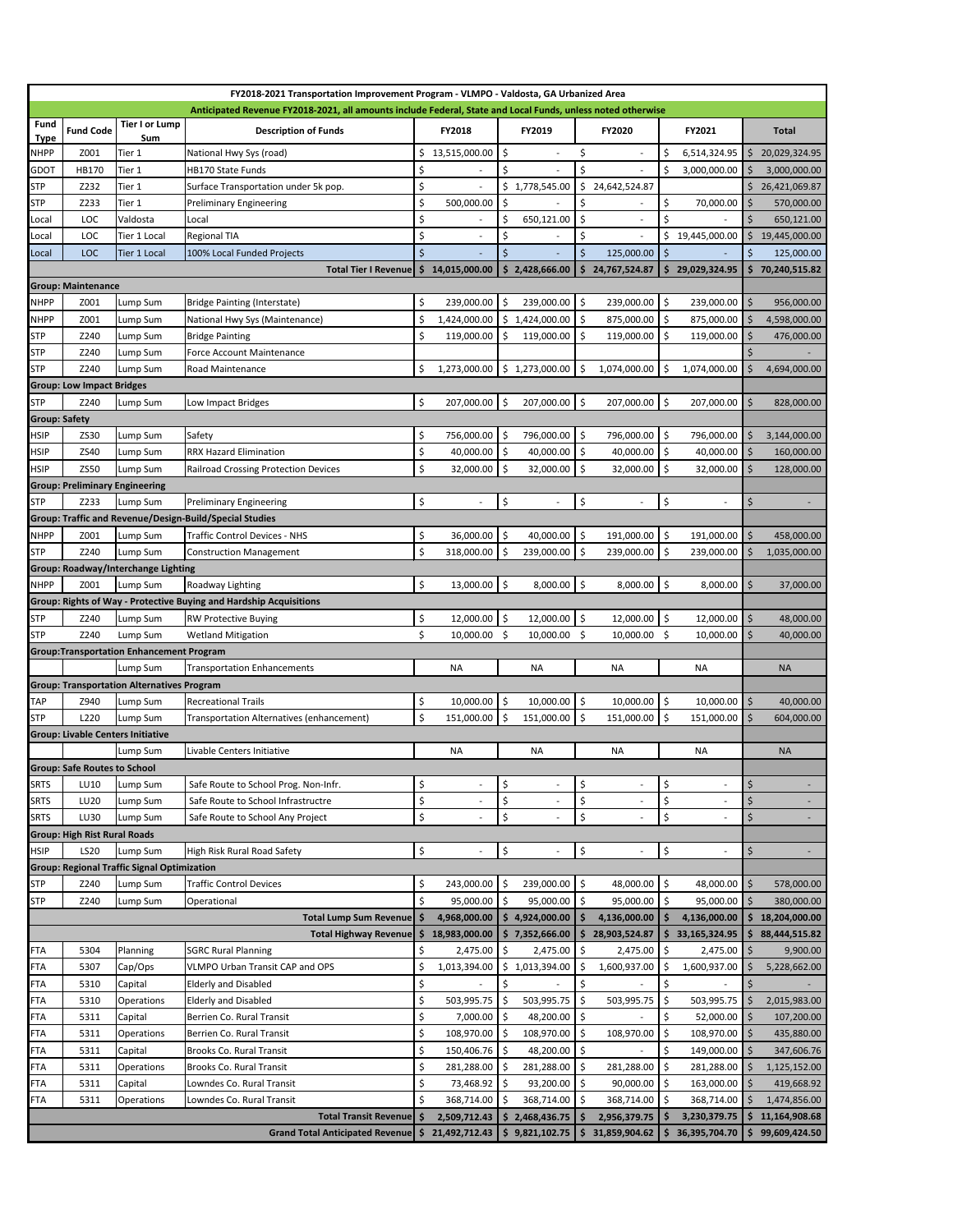|         | <b>FY2018-2021 Transportation Improvement Program</b><br>Valdosta-Lowndes Metropolitan Planning Organization -- Valdosta, Georgia Urbanized Area |             |                     |                  |      |                     |                                                                                  |                     |                    |               |                     |                          |                                |    |                  |         |                                  |
|---------|--------------------------------------------------------------------------------------------------------------------------------------------------|-------------|---------------------|------------------|------|---------------------|----------------------------------------------------------------------------------|---------------------|--------------------|---------------|---------------------|--------------------------|--------------------------------|----|------------------|---------|----------------------------------|
|         |                                                                                                                                                  |             |                     |                  |      |                     | Tier I Projects FY2018-2021 - Anticipated Expenditures by Fiscal Year and Source |                     |                    |               |                     |                          |                                |    |                  |         |                                  |
| PI#     | <b>VLMPO#</b>                                                                                                                                    | Sponsor     | Fund<br><b>Type</b> | Fund<br>Code     | Year | <b>Phase</b>        | <b>Description</b>                                                               | Type of Work        |                    | Federal \$    |                     | State \$                 | Local \$                       |    | Total Phase \$   |         | Total Project \$ (2040<br>LRTP)* |
| 0007386 | G014                                                                                                                                             | GDOT        | <b>NHPP</b>         | Z001             | 2018 | <b>ROW</b>          | I-75 @ CR274/Lake Park Bellville Road<br>Phase II (Exit 2)                       | Interchange         | Ś.                 | 10,812,000.00 | S,                  | 2,703,000.00             | -Ś                             | Ś. | 13,515,000.00    | Ŝ.      | 45,879,946.39                    |
| 0015614 | L022                                                                                                                                             | <b>GDOT</b> | GDOT                | Z233             | 2018 | PE                  | CR 136/Old Quitman Rd @ CSX<br>#637487Y 6mi W of Valdosta                        | <b>Bridge</b>       | \$                 | 400,000.00    | $\ddot{\mathsf{S}}$ | 100,000.00               | \$                             | \$ | 500,000.00       | $\zeta$ | 2,150,000.00                     |
|         |                                                                                                                                                  |             |                     |                  |      | FY2018 Total        |                                                                                  |                     | $\zeta$            | 11,212,000.00 | .S                  | 2,803,000.00             | I\$                            |    | 14,015,000.00    |         |                                  |
| 0007386 | G014                                                                                                                                             | <b>GDOT</b> | GDOT                | Z232             | 2019 | <b>PE</b>           | I-75 @ CR274/Lake Park Bellville Road<br>Phase II (Exit 2)                       | Interchange         | $\zeta$            | 480,000.00    | Ŝ.                  | 120,000.00               | \$                             | \$ | 600,000.00       | Ŝ.      | 45,879,946.39                    |
| 0010297 | G016                                                                                                                                             | <b>GDOT</b> | GDOT                | Z232             | 2019 | PE                  | I-75 @ SR 31 - Phase II (Exit 11)                                                | Interchange         | \$                 | 942,836.00    | S.                  | 235,709.00               | $\ddot{\mathsf{s}}$            | \$ | 1,178,545.00     | \$      | 42,067,895.58                    |
| 0014134 | V075                                                                                                                                             | Valdosta    | Local               | LOC              | 2019 | <b>ROW</b>          | CR 784/Jerry Jones Dr/Eager Rd from<br>Baytree Rd to Oak St                      | Center Turn<br>Lane | Ś.                 |               | \$                  | $\overline{\phantom{a}}$ | \$<br>650,121.00               | \$ | $650,121.00$ \$  |         | 22,221,216.69                    |
|         |                                                                                                                                                  |             |                     |                  |      | FY2019 Total        |                                                                                  |                     | \$                 | 1,422,836.00  | -S                  | 355,709.00               | 650,121.00<br><b>S</b>         | \$ | 2,428,666.00     |         |                                  |
| 0007386 | G014                                                                                                                                             | GDOT        | <b>GDOT</b>         | Z232             | 2020 | <b>CST</b>          | I-75 @ CR274/Lake Park Bellville Road<br>Phase II (Exit 2)                       | Interchange         | Ś                  | 18,476,739.90 | Ŝ.                  | 4,619,184.97             | - Ś                            | \$ | 23,095,924.87    | Ś.      | 45,879,946.39                    |
| 0007386 | G014                                                                                                                                             | GDOT        | <b>GDOT</b>         | Z232             | 2020 | UTL                 | I-75 @ CR274/Lake Park Bellville Road<br>Phase II (Exit 2)                       | Interchange         | \$                 | 1,237,280.00  | Ŝ.                  | 309,320.00               | -\$                            | Ŝ  | 1,546,600.00     | \$.     | 45,879,946.39                    |
| 0015614 | L022                                                                                                                                             | GDOT        | Local               | LOC              | 2020 | <b>ROW</b>          | CR 136/Old Quitman Rd @ CSX<br>#637487Y 6mi W of Valdosta                        | <b>Bridge</b>       | \$                 |               | Ŝ.                  | 125,000.00 \$            |                                | \$ | 125,000.00       | Ŝ.      | 2,150,000.00                     |
|         |                                                                                                                                                  |             |                     |                  |      | <b>FY2020 Total</b> |                                                                                  |                     |                    | 19,714,019.90 |                     | $5,053,504.97$ \$        |                                |    | 24,767,524.87    |         |                                  |
| 0010297 | G016                                                                                                                                             | GDOT        | <b>NHPP</b>         | Z001             | 2021 | <b>CST</b>          | I-75 @ SR 31 - Phase II - TIA (Exit 11)                                          | Interchange         | -Ś                 | 5,090,636.47  | Ŝ.                  | $1,272,659.12$ \$        |                                | .S | 6,363,295.59     | \$.     | 43,556,611.04                    |
| 0010297 | G016                                                                                                                                             | <b>GDOT</b> | <b>GDOT</b>         | TIA              | 2021 | <b>CST</b>          | I-75 @ SR 31 - Phase II - TIA (Exit 11)                                          | Interchange         | \$                 |               | \$                  | $\overline{\phantom{a}}$ | \$19,445,000.00                |    | 19,445,000.00 \$ |         | 43,556,611.04                    |
| 0010297 | G016                                                                                                                                             | <b>GDOT</b> | <b>NHPP</b>         | Z001             | 2021 | UTL                 | I-75 @ SR 31 - Phase II - TIA (Exit 11)                                          | Interchange         | \$                 | 120,823.49    | $\zeta$             | 30,205.87                | \$                             | \$ | 151,029.36       | Ŝ.      | 43,556,611.04                    |
| 0015614 | L022                                                                                                                                             | GDOT        | <b>STBG</b>         | Z233             | 2021 | <b>ROW</b>          | CR 136/Old Quitman Rd @ CSX<br>#637487Y 6mi W of Valdosta                        | <b>Bridge</b>       | \$                 | 56,000.00     | \$                  | $14,000.00$ \$           |                                | \$ | 70,000.00 \$     |         | 2,095,000.00                     |
| 0010298 | G020                                                                                                                                             | GDOT        |                     | HB170 HB170 2021 |      | PE                  | I-75 @ SR133 - Phase II                                                          | Interchange         | $\zeta$            |               | Ŝ.                  | 2,000,000.00 \$          |                                | \$ | 2,000,000.00     | Ŝ.      | 31,052,882.00                    |
| 0016898 | V016                                                                                                                                             | <b>GDOT</b> |                     | HB170 HB170 2021 |      | <b>SCP</b>          | South Valdosta Truck Bypass                                                      | Scoping             | \$                 |               | Ŝ.                  | 1,000,000.00             | Ŝ.                             | \$ | 1,000,000.00     | Ŝ.      | 1,000,000.00                     |
|         |                                                                                                                                                  |             |                     |                  |      | FY2021 Total        |                                                                                  |                     | $\mathsf{\hat{S}}$ | 5,267,459.96  | S                   | 4,316,864.99             | $\frac{1}{2}$ \$ 19,445,000.00 |    | 29,029,324.95    |         |                                  |
|         | <b>Total</b>                                                                                                                                     |             |                     |                  |      |                     |                                                                                  |                     |                    | 37,616,315.86 | S.                  |                          | 12,529,078.96 \$20,095,121.00  |    | 70,240,515.82    |         |                                  |

**\$ 70,240,515.82 Total Tier I Program Cost**

**\$ 70,240,515.82 Total Tier I Program Anticipated Revenue**

**Difference**

**\$ -**

\* Total Project \$ (2040 LRTP) - This column is shown to illustrate the total project cost for all phases included in the 2040 (and previous) Long Range Transportation Plan and is provided for informational purposes only.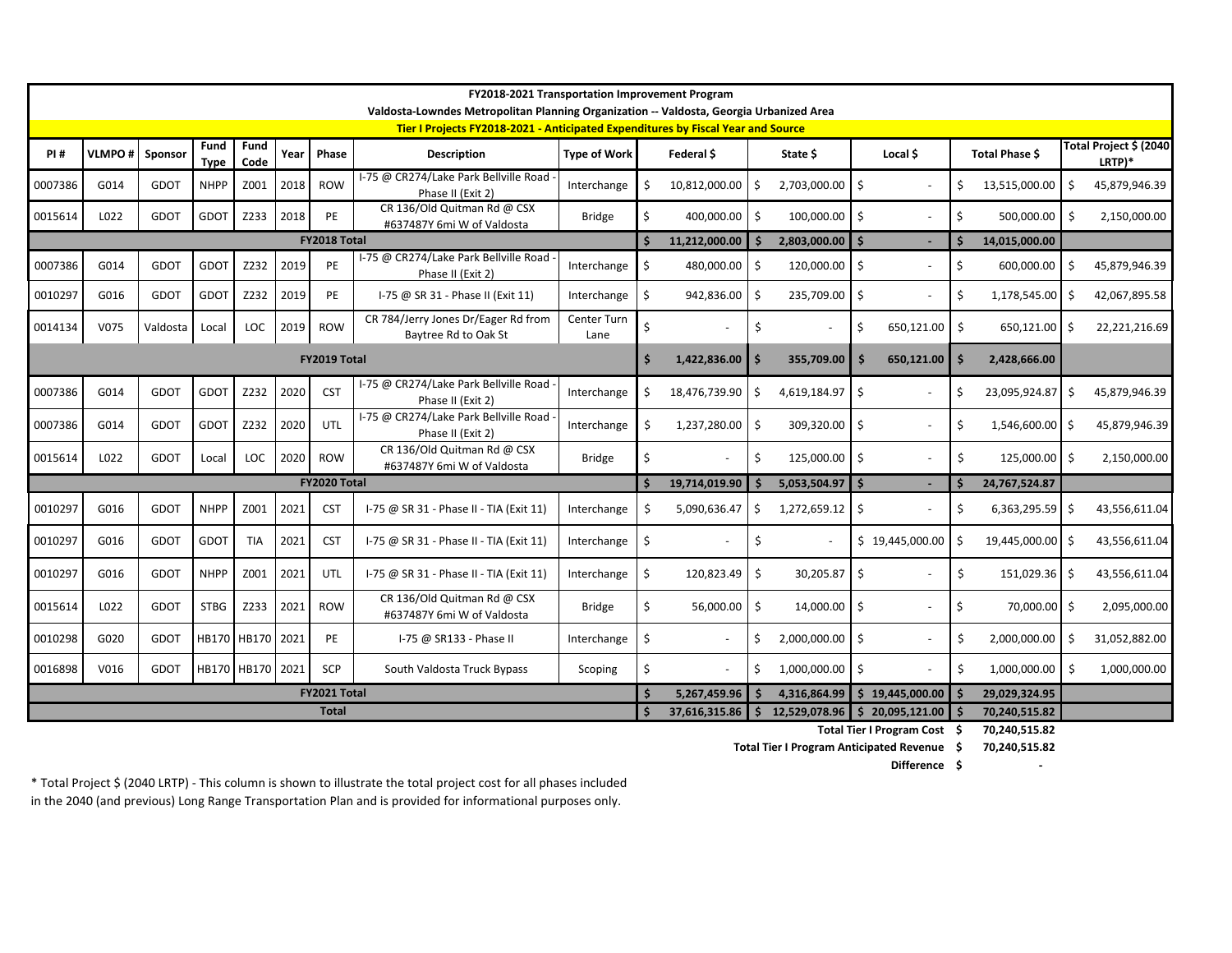|                              |            |                  |                    | Admin Mod #12- All amendments are shown in 'red' fonts.          |                           |                         |           |                        |                |                  |                                 |                             |                  |                          |                                                     |                               |
|------------------------------|------------|------------------|--------------------|------------------------------------------------------------------|---------------------------|-------------------------|-----------|------------------------|----------------|------------------|---------------------------------|-----------------------------|------------------|--------------------------|-----------------------------------------------------|-------------------------------|
| <b>Open to Traffic</b>       | <b>PI#</b> | VLMPO ID I       | Sponsor            | <b>Project Description</b>                                       | <b>Type of Work</b>       | <b>Future</b><br>Lanes  | Miles     | YOE PE \$              | YOE ROW \$     | YOE UTIL \$      | YOE CST \$                      | <b>Total</b>                | Rank<br>Computer | å<br>툿                   | TAC Rank                                            | Final PC Priority - 2040 LRTP |
| 2015-2020                    | 0000762    | G015             | GDOT               | I-75 FM N of SR 133 to Cook County Line - Phase II               | Interchange Improvement   | <b>NA</b>               | <b>NA</b> | AUTH                   | <b>AUTH</b>    | 1,706,000<br>Ś.  | 44,518,768                      | 46.224.768                  | 16               |                          | $\mathbf{1}$                                        | $\mathbf{1}$                  |
| 2015-2020                    | 0007386    | G014             | GDOT               | I-75 @ CR274/Lake Park Bellville Road - Phase II                 | Interchange Improvement   | <b>NA</b>               | <b>NA</b> | S.<br>600,000          | <b>AUTH</b>    | Ś.<br>1,546,600  | 23,095,925<br>Ŝ.                | 25,242,525<br>S.            | 5 <sup>2</sup>   | 2 <sup>1</sup>           | $\overline{2}$                                      | $\overline{2}$                |
| 2015-2020                    | 0010297    | G016             | <b>GDOT</b>        | I-75 @ SR 31 - Phase I                                           | Interchange Improvement   | <b>NA</b>               | <b>NA</b> | 1.178.545              | <b>AUTH</b>    | 151.029          | 25.808.296                      | 27.137.870                  | $\overline{7}$   |                          | $\overline{3}$                                      | $\overline{3}$                |
| 2015-2020                    | 0007910    | V003             | Valdosta           | SR 7 @ OAK ST & @ PATTERSON ST & @ ASHLEY ST - FIVE POINTS-      | Intersection Improvement  | AA                      | <b>NA</b> | 345,238                | 411,351        | 1,127,044        | 4,622,859                       |                             | 87               | 12 <sup>1</sup>          | $\frac{4}{ }$                                       | $\blacktriangleleft$          |
| 2015-2020                    | 001561     | L022             | Lowndes            | Old Quitman Road Bridge over CSX RR                              | <b>Bridge Replacement</b> | <b>NA</b>               | <b>NA</b> | 500,000                | 70,000         |                  | 1,400,000                       | 1.970.000                   | 52               |                          | -51                                                 | -5                            |
| 2015-2020                    |            | L023             | Lowndes            | Howell Road Bridge over Grand Bay Creek                          | <b>Bridge Replacement</b> | <b>NA</b>               | <b>NA</b> | 83.372                 |                |                  | 1.091.065                       | 1.174.437                   | 89               | 6.                       | 6 <sup>1</sup>                                      | -6                            |
| 2015-2020                    | 0014134    | V075             | Valdosta           | CR 784/Jerry Jones Dr/Eager Rd FM Baytree Rd to Oak St           | Center Turn Lane          | $\overline{\mathbf{3}}$ | 2.3       | 1,469,097              | 650,121        | 1,155,000        | 17,946,899                      | 21,221,117<br><             | <b>NA</b>        | NANA 7                   |                                                     |                               |
| 2021-2025                    | 450200     | G007             | GDOT               | CR 138/NORTH FORREST STREET FROM CS 1428/PARK AVE TO SR 125      | Added Travel Lanes        | $\overline{4}$          | 3.07      | <b>AUTH</b>            | 7.805.040      | 5,115,441        | 29,078,440                      |                             | 6 <sup>1</sup>   | 4 <sup>1</sup>           | $\mathbf{z}$                                        |                               |
| 2021-2025                    | 0014485    | G040             | GDOT               | SR 31 from SR 7/Lowndes to SR 135/Lanier                         | Passing Lanes             | $\overline{\mathbf{3}}$ | 15.05     | 436,800<br>∫ <         | 1,500,000      |                  | 7,800,000                       | 9,736,800<br>$\zeta$        |                  |                          |                                                     | 8 <sup>1</sup>                |
| 2021-2025                    |            | V026             | Valdosta           | SR 133 @ Gornto Road - Intersection Improvement                  | Intersection Improvement  | <b>NA</b>               | <b>NA</b> | 38,480<br>$\zeta$      | 1.068.244      | 851,442<br>-S    | 551.962<br>∫ <                  | 2.510.129                   | 15               | <b>7</b> I               | 8                                                   | <u>l</u> 9                    |
| 2021-2025                    | 0010298    | G020             | GDOT               | I-75 @ SR 133 PHASE II                                           | Interchange Improvement   | <b>NA</b>               | <b>NA</b> | 2,000,000              | 10,457,000     | 251,800          | 18,344,082                      | 31,052,882                  | 17 <sup>1</sup>  |                          | $19$ 19                                             | 10                            |
| 2021-2025                    | 0013987    | L019             | Lowndes            | CR 274/CS 1078/Lake Park Bellville Road from SR 7 to I-75        | <b>Added Travel Lanes</b> | $\overline{4}$          | 3.74      | 1.547.975              | 314.063<br>l S | 729,989<br>S,    | 27,294,935                      | 29.886.962<br><             | 1 <sup>1</sup>   |                          | $14$ 14 14                                          |                               |
| 2021-2025                    | 0016898    | V016             | GDOT               | South Valdosta Truck Bypass                                      | New Road CST              | $\overline{4}$          | 8         | 1,000,000<br>$\leq$    | - S            |                  | $\leq$                          | $\zeta$<br>1,000,000        |                  |                          |                                                     |                               |
| 2026-2030                    |            | V006             | Valdosta           | Old Clvattville Road FM Mud Creek to Gil Harbin Industrial Blvd. | <b>Added Travel Lanes</b> | $\overline{a}$          | 0.63      | 362.536<br>-Ś          |                | 242.155          | 4,967,100                       | 5.571.791<br>-Ś             | 80               |                          | $10$ 11 11                                          |                               |
| 2031-2035                    | 0013986    | G005             | GDOT               | CR 188/CR 781/N Oak Street from SR 7BU to Breckenridge Dr.       | <b>Added Travel Lanes</b> | $\overline{4}$          | 0.71      | -Ś.<br>1.000.000       | \$3,848,864.92 | \$1,487,868.91   | 15,247,356.73<br>S.             | 21,584,091<br>S.            | 23               |                          | $11 \mid 12 \mid 12$                                |                               |
| 2031-2035                    | 0013556    | G008             | GDOT               | SR 38/US 84 MEDIAN TURN LANES FM QUITMAN TO VALDOSTA             | <b>Median Turn Lanes</b>  | <b>NA</b>               | 8.73      | 574.500                |                | $\sim$           | 16,139,370<br>S.                | 16,713,869<br>$\zeta$       | 64               |                          | $13$ 13 13                                          |                               |
| 2031-2035                    |            | G036             | GDOT               | I-75 @ Exit 16 SB Exit Ramp                                      | Intersection Improvement  | <b>NA</b>               | <b>NA</b> | $\zeta$<br>48,400      | 201,543        | 3,323            | $\ddot{\phantom{1}}$<br>678,507 | 931.772                     | 79               | 16 <sup>1</sup>          | $16$ 15                                             |                               |
| 2031-2035                    |            | L003             | Lowndes            | SR 31 @ Whitewater Road & @ Hart Road                            | Intersection Improvement  | <b>NA</b>               | <b>NA</b> | 30,946<br>Ŝ.           | 3,665,293      | 620,224<br>Ś     | S.<br>414,374                   | 4,730,836<br>$\zeta$        | 63               |                          | $\begin{array}{ c c c } \hline \end{array}$ 17   16 |                               |
| 2031-2035                    |            | V010             | Valdosta           | Lankford Drive FM SR 133 to Norman Drive                         | New Road CST              | $\overline{2}$          | 0.53      | 264,659<br>\$          | 2,664,088      |                  | 3,974,493<br><sup>5</sup>       | 6,903,240                   | 39               |                          | <b>18</b>                                           | 17                            |
| 2036-2040                    |            | V036             | Valdosta           | Gornto Road FM Oak Street to Jerry Jones Drive                   | Center Turn Lane          | $\overline{\mathbf{3}}$ | 0.95      | S.<br>680.841          | 73.153<br>- S  | 4,405,564        | 10,952,715<br>Ŝ.                | 16,112,273<br>S.            | 50 <sup>1</sup>  |                          | $20 \ 20 \ 18$                                      |                               |
| 2036-2040                    |            | V042             | Valdosta           | SR 7 Bus @ Griffin Avenue                                        | Intersection Improvement  | <b>NA</b>               | <b>NA</b> | 56,828                 |                | 104,345          | 760,952                         | 922.125                     | 75               | $21$ 21 19               |                                                     |                               |
| 2036-2040                    |            | L018             | Lowndes            | Old 41 N FM US 41/North Valdosta Road to Union Road              | <b>Added Travel Lanes</b> | $\overline{a}$          | 2.91      | 1,778,748<br><b>S</b>  | 4,274,446      | 2,920,008        | 25,514,537<br>Ŝ.                | 34.487.740<br>$\zeta$       | 2 <sup>2</sup>   |                          | 22                                                  | 20                            |
| 2036-2040                    |            | L014             | Lowndes            | Val Del Road at US 41/North Valdosta Rd                          | Intersection Improvement  | <b>NA</b>               | <b>NA</b> | $\mathsf{s}$<br>54,281 | 287,864<br>l S | 1,376,230        | 726,835<br>-Ś                   | 2,445,210<br>-Ŝ             | 60               |                          | $23 \mid 23 \mid 21$                                |                               |
| 2036-2040                    |            | V035             | Valdosta           | Country Club Drive FM Jerry Jones Dr to SR 7                     | <b>Added Travel Lanes</b> | $\overline{a}$          | 0.77      | 326.269<br>$\leq$      | 375.726        | 2.560.550        | 4.470.211                       | 7.732.756                   | 65               |                          | $24$ $24$ $22$                                      |                               |
| 2036-2040                    | 0013559    | G009             | GDOT               | SR 38/US 84 MEDIAN TURN LANES FROM VALDOSTA TO LANIER CO         | <b>Median Turn Lanes</b>  | <b>NA</b>               | 11.7      | Ŝ.<br>598,873          | l s            | \$               | 12,224,988<br>-Ś.               | 12,823,860<br>$\zeta$       | 37 <sup>1</sup>  | $25 \mid 25 \mid 23$     |                                                     |                               |
| 2036-2040                    |            | V058             | Valdosta           | Baytree Road @ Jerry Jones Drive                                 | Intersection Improvement  | <b>NA</b>               | <b>NA</b> | $\mathsf{s}$<br>56.828 | ٠              | 1,837,849        | 796.669<br>$\leq$               | 2.691.346<br>Ś.             | 23               | $26$ 26 24               |                                                     |                               |
| 2036-2040                    |            | V <sub>011</sub> | Valdosta           | Northside Drive FM Jaycee Shack Rd to Park Avenue                | New Road CST              | $\overline{2}$          | 0.57      | Ŝ.<br>331,141          | 3,269,883      | 409,346          | 4,434,094<br><sup>5</sup>       | 8,444,465                   | 89               | $27$ $27$ $25$           |                                                     |                               |
| 2036-2040                    |            | V067             | Valdosta           | Baytree Road @ Norman Drive                                      | Intersection Improvement  | <b>NA</b>               | <b>NA</b> | Ŝ.<br>56.828           | l \$           | \$.<br>1,127,176 | 796.669<br>S.                   | 1.980.674<br>Ś.             |                  | 35 28 28 26              |                                                     |                               |
| 2036-2040                    |            | V061             | Valdosta           | Baytree Road @ Gornto Road                                       | Intersection Improvement  | <b>NA</b>               | <b>NA</b> | 56,828                 |                | 1,880,487        | 796,669<br>-Ś                   | 2,733,984                   | 60               | $29$ 29 27               |                                                     |                               |
| YOE = Year of Expenditure    |            |                  | ROW = Right of Way |                                                                  | CST = Construction        |                         |           |                        |                |                  |                                 | \$343,967,522               |                  | <b>Projects Total</b>    |                                                     |                               |
| PE = Preliminary Engineering |            |                  | UTIL = Utilities   |                                                                  |                           |                         |           |                        |                |                  |                                 | \$412,508,978               |                  | <b>Estimated Revenue</b> |                                                     |                               |
|                              |            |                  |                    |                                                                  |                           |                         |           |                        |                |                  |                                 | 68,541,456 Difference<br>S. |                  |                          |                                                     |                               |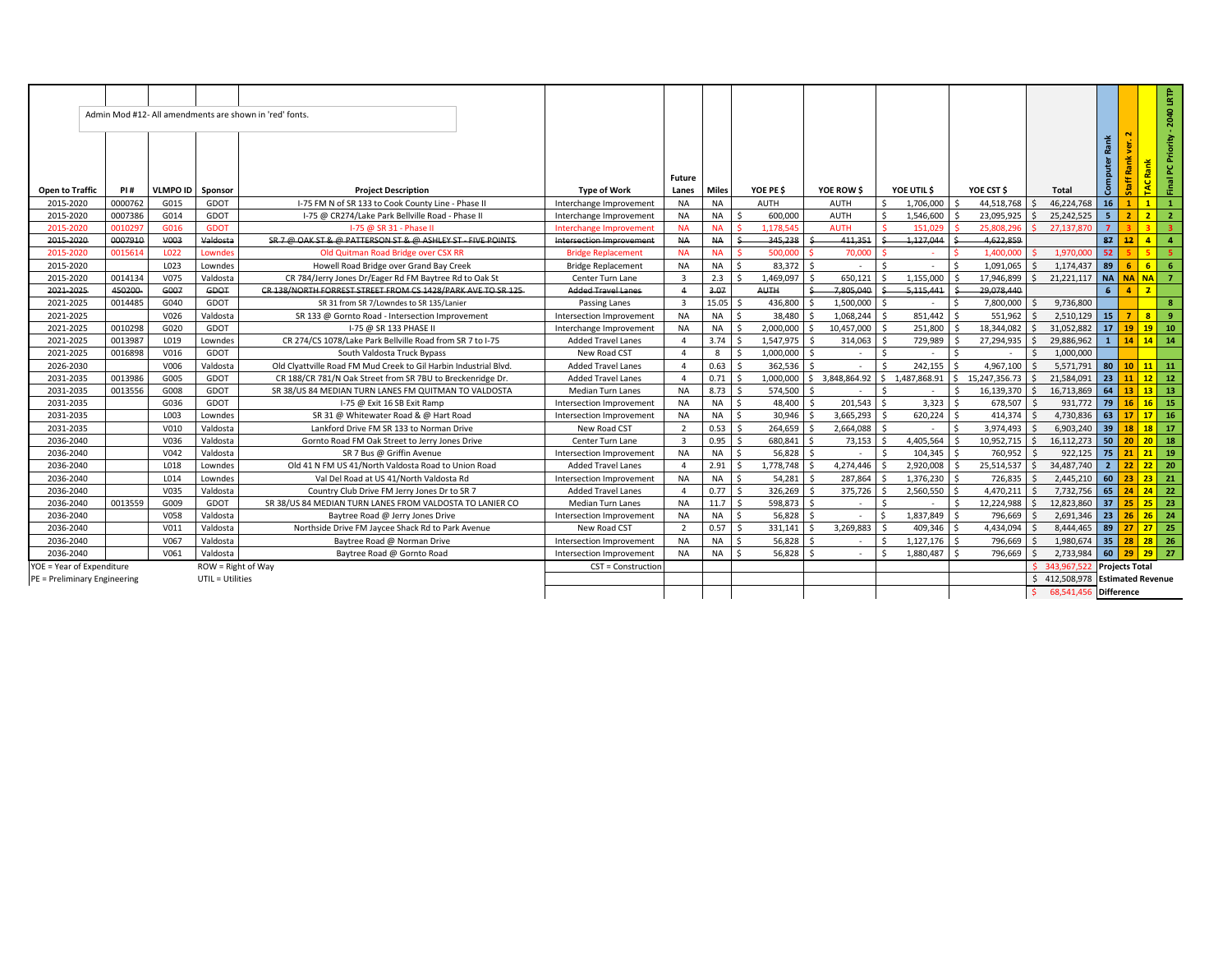## **VLMPO Project Data Sheet**

## **Project Name: I-75 @ SR 31 - Phase II (Exit 11)**

| PI Number: 0010297  | City: Valdosta | County: Lowndes                |                 |
|---------------------|----------------|--------------------------------|-----------------|
| Local Name: Exit 11 | State/US #:    | Local ID: G016                 |                 |
| Sponsor: GDOT       | GDOT Dist: 4   | Congressional Dist: 08 - Scott | RC: Southern GA |

**Project Description:** The previous widening of I-75 resulted in substandard outside shoulders/clear zones remaining at this Interchange location. The proposed project would eliminate the substandard outside shoulders / clear zones and also reconstruct the Overpass location to allow for future traffic growth.

Purpose & Need: The principal reasons for reconstructing this Interchange is to eliminate the substandard shoulder/clear zones and widen the cross road bridges to accommodate the future traffic volumes.

| Termini From: Exit 11         |      |            |                 | Termini To: Exit 11                  |                       | Length: 0.4 mi                    |
|-------------------------------|------|------------|-----------------|--------------------------------------|-----------------------|-----------------------------------|
| Current AADT: 39800           |      | Year: 2017 |                 | # of Lanes: Varies                   | Truck %: 26           |                                   |
| Future AADT: 54639            |      | Year: 2040 |                 | # of Lanes: Varies                   | 85% Speed: NA         | Func. Class: Interstate           |
| Crash Year:                   | 2014 | 2015       | 2016            | Value Engineering Analysis: Complete |                       | Base Yr LOS: L3                   |
| PDO Crashes:                  | 12   | 10         | 10              | Benefit/Cost Ratio: NA               |                       | Build LOS: L3                     |
| Injury Only:                  | 4    | 5          | $\overline{2}$  | Financial Plan: NA                   |                       | No Build LOS: L3                  |
| Fatal/Injury:                 | 0    | 0          | 0               | Local Priority: NA                   |                       | <b>Bridge Sufficiency: VARIES</b> |
| Total Crashes:                | 16   | 15         | 12 <sup>°</sup> | <b>Priority Selection Score: 7</b>   |                       | Env. Mitigation Analysis: Ongoing |
| Crash Rate: 2.00/Mill Ent Veh |      |            |                 | Bike and Pedestrian: NA              |                       |                                   |
| Safety/Security Elements: Yes |      |            |                 | Intelligent Transportation: NA       |                       |                                   |
| <b>Companion Projects: NA</b> |      |            |                 | Land Use/Access Mgmt: Yes            | Fund: Z232, Z001, TIA |                                   |

| <b>Project Phase</b>           | FY 2018                  | FY 2019                  | FY 2020                  | FY 2021                  | 4 Yr Total      | <b>2040 MTP</b> |
|--------------------------------|--------------------------|--------------------------|--------------------------|--------------------------|-----------------|-----------------|
| <b>Preliminary Engineering</b> | ۰                        | \$1,178,545.00           |                          | $\overline{\phantom{0}}$ | \$1,178,545.00  |                 |
| Right-Of-Way                   |                          | $\overline{\phantom{a}}$ |                          |                          |                 |                 |
| Utility                        |                          | $\sim$                   | $\overline{\phantom{0}}$ | \$151,029.36             | \$151,029.36    | ۰.              |
| Construction                   | ۰                        | $\overline{\phantom{a}}$ | ۰                        | \$25,808,295.59          | \$25,808,295.59 | ۰               |
| <b>Project Cost</b>            | ۰.                       | \$1,178,545.00           | ۰.                       | \$25,959,324.95          | \$27,137,869.95 | \$43,556,611.04 |
| <b>Federal Cost</b>            | ۰                        | \$942.836.00             | ٠                        | \$5,211,489.96           | \$6,154,295.96  |                 |
| <b>State Cost</b>              | $\overline{\phantom{0}}$ | \$235,709.00             | $\overline{\phantom{0}}$ | \$1,302,864.99           | \$1,538,573.99  | ۰               |
| <b>Local Cost</b>              |                          | $\overline{\phantom{0}}$ | ۰                        | \$19,445,000.00          | \$19,445,000.00 |                 |



03/10/2020 12:06 pm